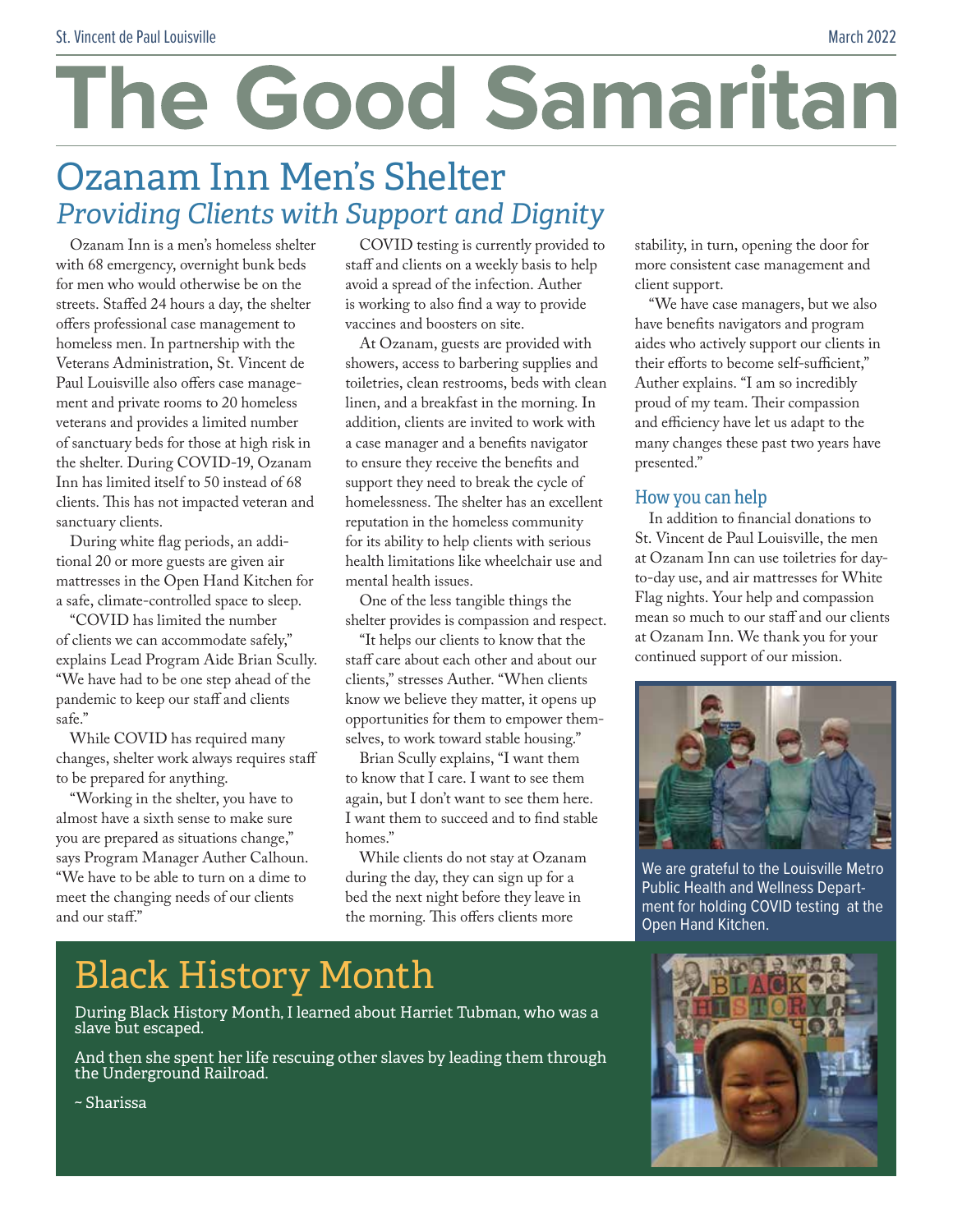

#### The Good Samaritan

The monthly newsletter of St. Vincent de Paul | Louisville

Send correspondence to PO Box 17126, Louisville, KY 40217-0126

Visit us at 1015-C South Preston Street, Louisville, KY 40203-2733

> Dave Calzi Executive Director

Rich Flaherty Director of Development

Donna Young Director of Conference Affairs & Volunteer Services

Beth Haendiges Marketing & Communications Coordinator

Send comments and change of address notifications to bhaendiges@svdplou.org

#### Our Mission

We house, feed, and support those in need with compassion and dignity.

#### Support SVDP

To find out more about our work or make a donation, visit our website.

#### svdplou.org



## The Work of the Conferences: Washington Co.

Our Washington County Conference consists of St. Dominic, St. Rose and Holy Rosary, and Holy Trinity and Holy Rosary Manton, all in Washington County, KY. All five parishes are represented by the 33 Vincentians who care for the sick, elderly, and poor in the community. They are led by Vincentian Mary Ann Hale.

In addition to providing help with rent, utilities, gas cards, and more, the conference runs a weekly food pantry that provides food to those in need, delivering food to the home bound in the community. These Vincentians also provide monthly volunteers to Feed America.

Members of the conference, many of whom are part of the Eucharist ministry, visit the sick and the elderly and provide comfort and the sacrament to those in need. Other Vincentians of the conference sew prayer shawls, blankets, and more for those in need of comfort.

When asked why people join the Vincentian community, Mary Ann explains that, "Most of our Vincentians give out of their love for Christ and a desire to give back the blessing they, themselves, have received."

But while doing good works is an integral part of the role of a conference, there is more to the society than that. "People may not realize the degree of personal and spiritual

growth we receive from being Vincentians," says Mary Ann. "The Vincentians join in fellowship at meetings that rotate between the five parishes. They share together food, meditation, and prayer."

We thank the conference for all their good works, and we are grateful that they find spiritual fulfillment through these selfless acts.



The Washington County Vincentians include members from five different parishes. Here they are with their Blessing Box.

## Roses & Rose'

We are so excited to begin planning our Third Annual Roses & Rose' Mother's Day event! Scheduled for Saturday, April 30th, 2022, at Audubon Country Club,

this upscale-casual brunch affair will be a wonderful opportunity to celebrate the women and mothers in our lives. The brunch will begin at 11am and last until 1pm. If you're interested in purchasing a table, becoming a sponsor, or would like to purchase an individual ticket, head over to https://www.svdplou.org/home/roses-roseapril-30-2022/. For any questions on the event, contact Makenzie Smith at 502-272-2134 or msmith@svdplou.org. We hope to see you soon!

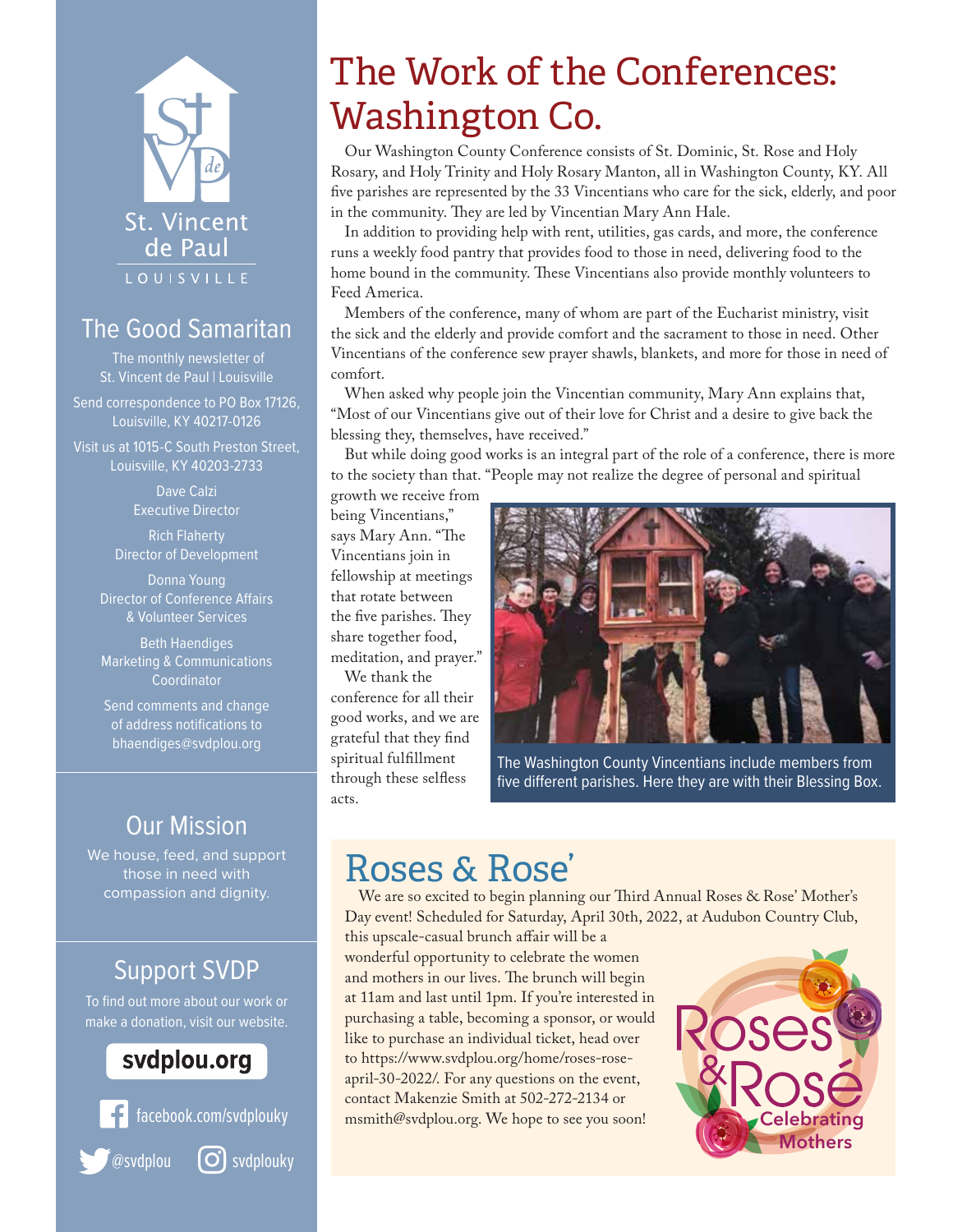### Rainy Day Fund: *Almost to the Halfway Mark!*

Thank you to all who have contributed to the Rainy Day Aging Building Fund. As a reminder, the purpose of building this fund is to create building maintenance fund for most of our older buildings. This fund will allow SVdP to manage financially through those unexpected and unbudgeted expensive maintenance or replacement issues such as replacement of an air conditioner or heater or a leaky roof. These higher priced items put a strain on the organizations operating budget when they occur.

Generous donors had helped create a \$175,000 matching fund and to date, we have had \$78,000 in donations matched. We are 45% to our goal. We had set a goal of Derby day, May 7th, to reach our goal and we need your help. Please consider including a donation to support the Rainy Day Fund along with your Good Samaritan donation this month. Together, we can thank those donors who set up the matching funds by reaching our goal. To donate, please send in your check using the Good Samaritan remittance envelope included with the newsletter.

Please add a note on the check that the donation is for Rainy Day Fund.

## Success Story

Rob became homeless in 2017 and bounced around from shelter to shelter for years. In April of 2021, he entered the Sanctuary Bed program and began seeing our LCSW, Matt. Matt and LaToya (his Case Manager) made sure that he had his Common Assessment completed and updated.

They advocated for him to get a voucher. In August, he was referred to the Wellspring ACT PSH project. LaToya supported him in his housing search, and Matt continued working with Rob to maintain his mental health.

Rob says about LaToya and his experience at SVDP:

*I was at Ozanam 13 or 14 months. I'm not going to say it's been easy because it hasn't, especially during a pandemic. But LaToya has made things a lot easier for me. She is the best Case Manager I've had. She helped me in any way that she could. She took her job seriously and really wanted to help us.* 

*LaToya doesn't treat us any different because we are all human. As she always says, "I'm no different from y'all." That's what I really liked about her.* 

*LaToya was always willing to help me, whether it was apartment hunting or taking me to doctors' appointments. I liked that she also stayed in contact with my case manager Danielle at Wellspring, so we would all be on the same page. That helped a lot.*

 *I just want to thank LaToya and St. Vincent de Paul Louisville for giving me the opportunity to get back on my feet again and helping me get my own apartment so that I no longer have to be homeless and can become a productive member of society.* 

*I would recommend this place to anyone wanting to get back on their feet. They offer a lot of resources. While it's not your home, the staff definitely make you feel at home. I appreciate everything that you all have done for me and I can't thank you enough. Continue doing what you're doing because you have a gift for this.*





Save the Date

**UPCOMING EVENTS AT**

**Tour de Change May 10th** 

**Clubs & Cocktails**

**September 19th**